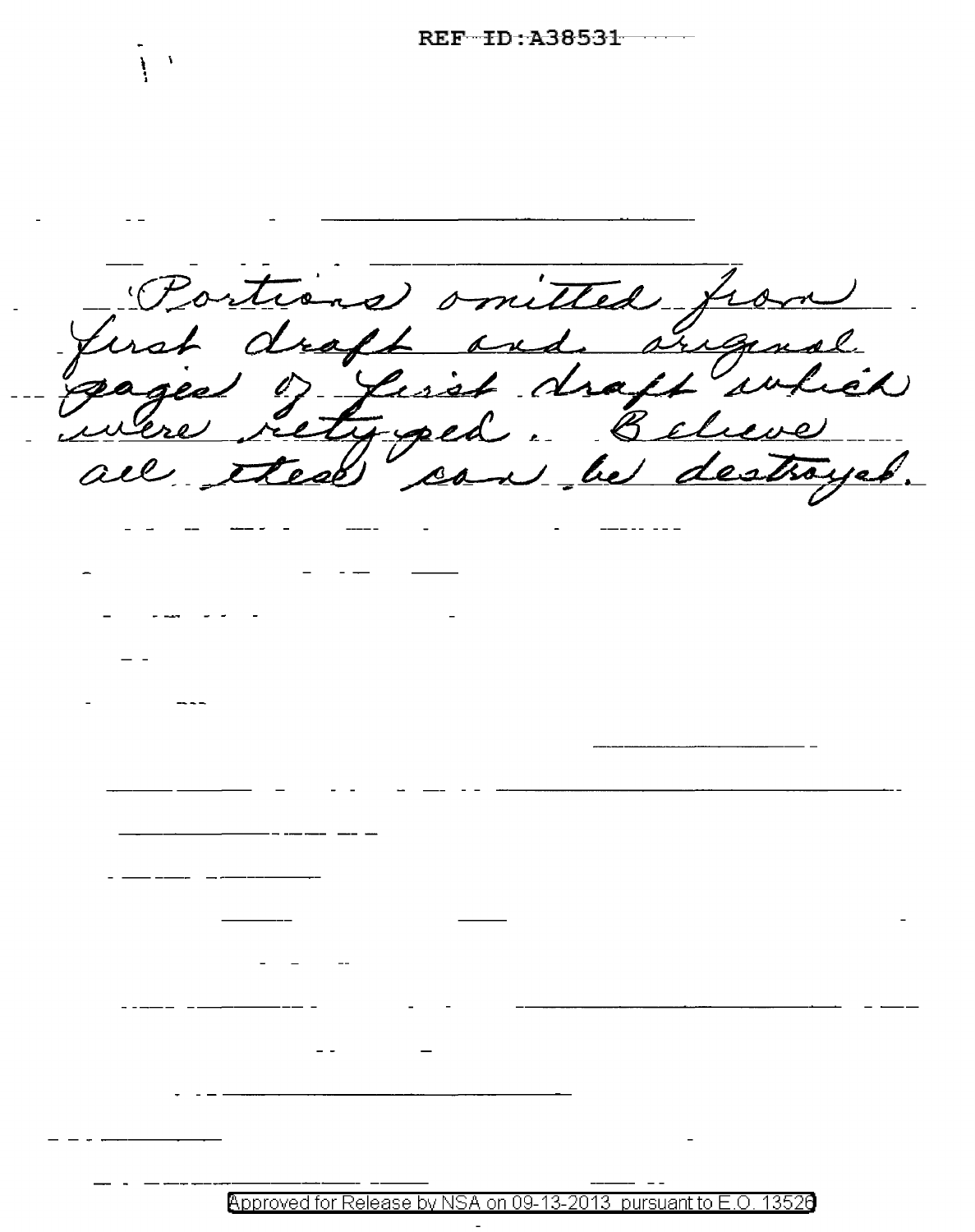## REF ID:A38531

## I am going to say a few words about Egyptian hieroglyphics for the

reason that I think that that represents the next and a great landmark in the history of cryptography. About 1821 a Frenchman, Champolion, startled • the world by beginning to publish translations of Egyptian hieroglyphics. Here's a picture of the gentleman and here's a picture of the great Napoleonic .<br>
find that made Champollion's solution possible--the Rosetta Stone. It is a tri-lingual inscription: Egyptian hieroglyphics, followed by Egyptian script called "Demotic", and then Greek All three texts were assumed to say the same thing, of course. It was by means *ot* this tri-lingual inscription that the Egyptian hieroglyphic writing was finally solved, a teat which represented the successful solution to a problem the major part of which was linguistic in character, for the cryptanalytic part was relatively simple In the hieroglyphics there are things that we call aartouches, that is, characters enclosed in a rectangle marked by a graven line. Here are some examples. This one was on an obelisk, and was suspected of representing the name Cleopatra. I suppose the reason for that assumption was the repetition here *ot* two characters at a proper distance to represent the two A's of Cleopatra. By taking the various cartouches, writing them out carefully, studying them on the basis that this cartouche was Cleopatra, it turns out that by taking the characters in the cartouches, substituting their equivalent Roman letters and putting them in the proper places in other cartouches, bit by bit Champolion was able to establish names other than Cleopatra, such as Ptolemy, Alexander, and

 $\sim$   $-22-$ 

 $\epsilon$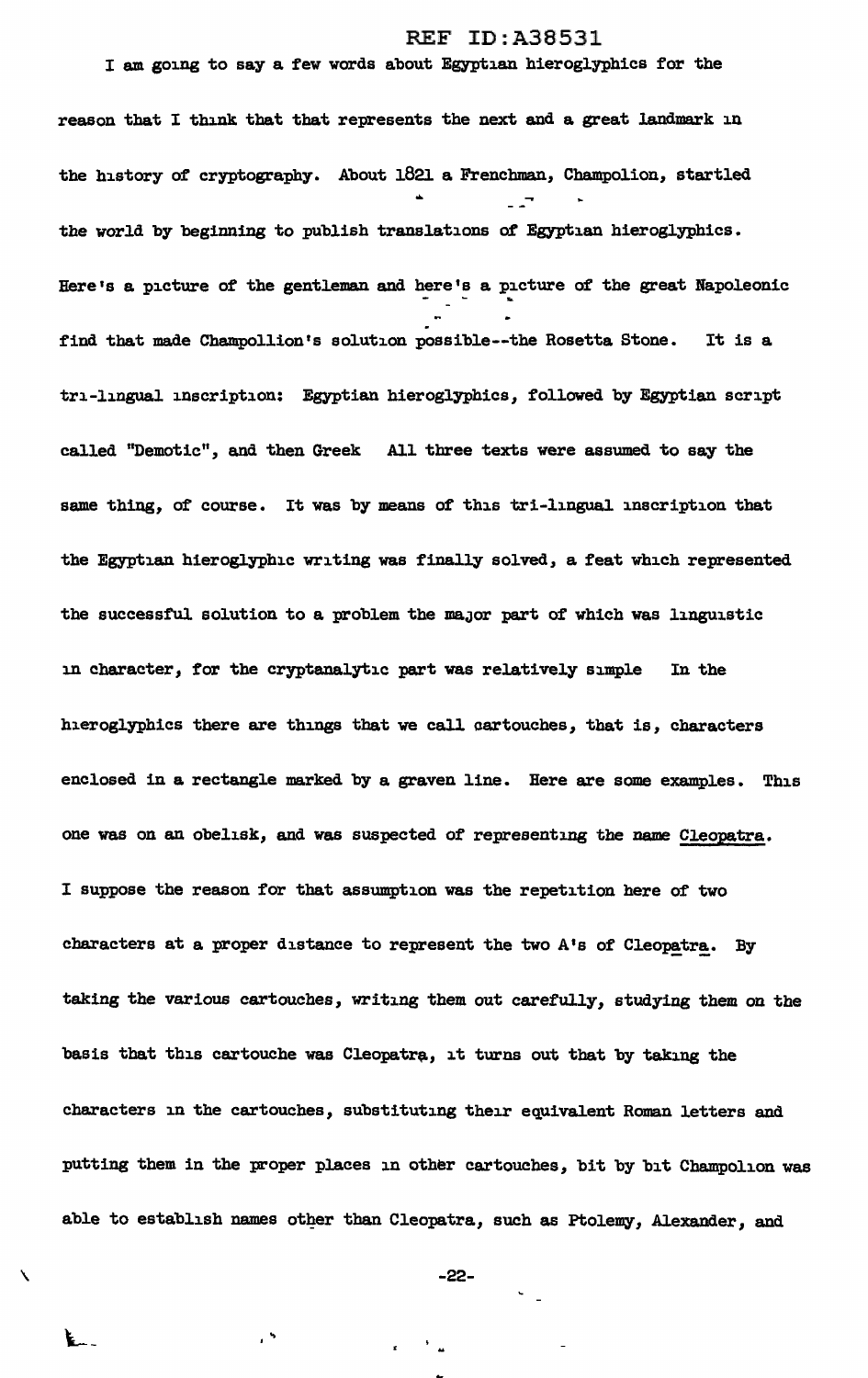so on. That's the way in which a start or initial break was made with respect to the Rosetta Stone, and Egyptian hieroglyphics were finally read. It was very fortunate that the early students of Egyptology didn't know that the Egyptians also used cryptography' Some of their writings are not only "plain-text hieroglyphics," but they also had "cryptographic hierglyphics"! Here, for instance, is an example of substitution That character in place of this one means "to speak" You see the finger pointing to the mouth, and so on.

There is one person I should mention before coming to the Civil War period. Edgar Allan Poe, in 1842 or thereabouts, kindled an interest in cryptography by his famous story of "The Gold Bug", and by some articles on cryptography in newspapers and journals of the period. For his day he was the best informed person in the U.S. on cryptologic matters.

The period of the Civil War or the "War Between the States", in U.S. history saw the use of cryptology in a large way. Here is a picture of a cipher device used by the Confederate Army, captured at Vicksburg, one of our The device is a cylinder covered with a sheet of paper bearing Museum treasures alphabets, the alphabets of the Vigenere table, in other words, a pointer that you could slide, and a thumb knob with which you could turn the cylinder You might like to know two of the keys they according to the key letters used with this system and device: COMPLETE VICTORY was the first; and COME RETRIBUTION the second.

Here is a picture of a message, authentic without question, which was sent by President Lincoln to General Burnside. It's very simple. It reads this

 $-23-$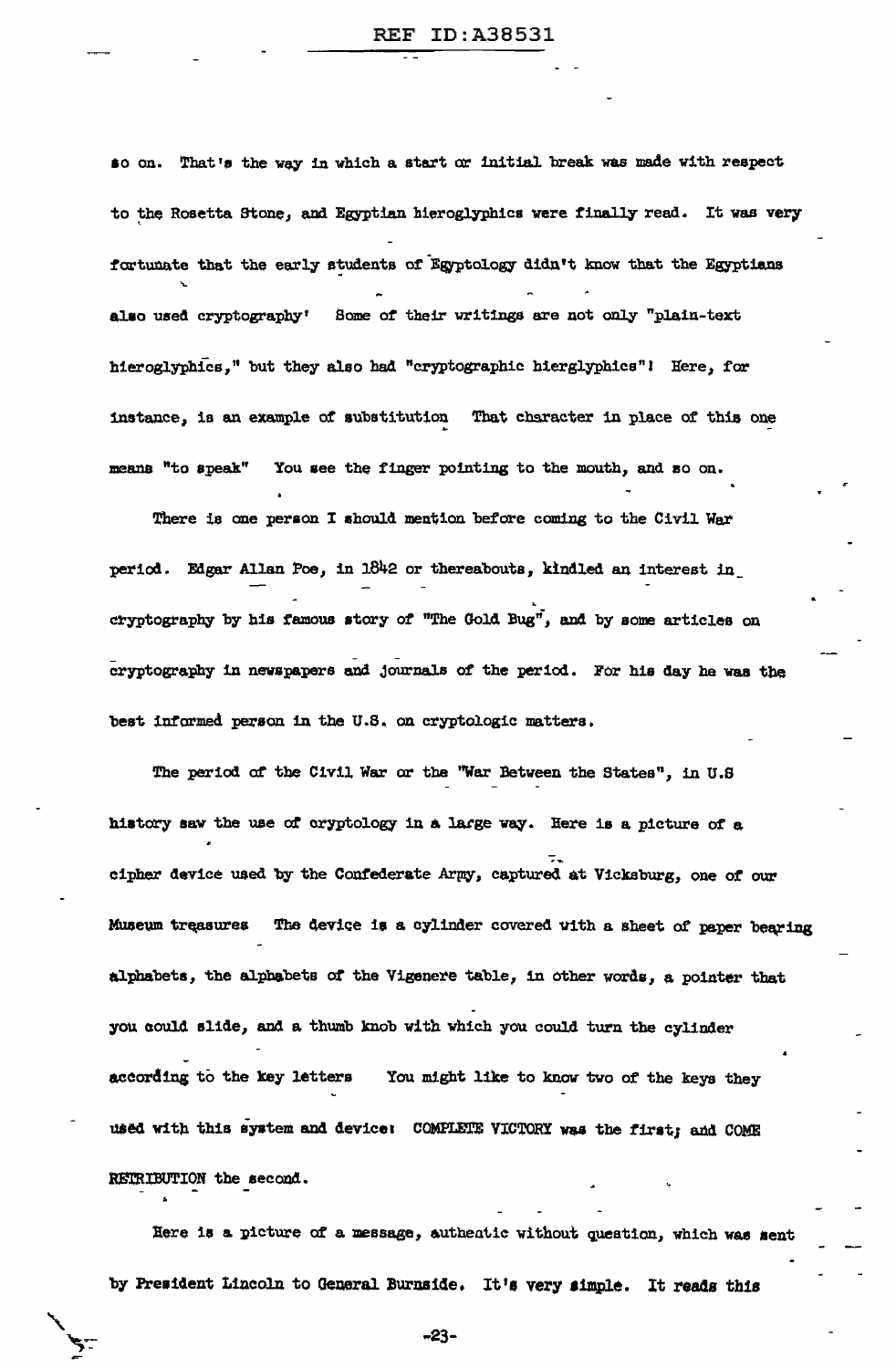idea being to cause withdrawal. of British troops from the Western Front. One such case wound up in dramatic fashion.

Now I am coming to a very interesting example of the use of ciphers by German agents in the World War I period. Here is a cipher message which was found on a German spy in the United States soon after he crossed the Mexican border into Texas. After some weeks it was deciphered by G-2's code-solving organization in Washington, MI-8, as it was called. Here is the deciphered German text, and this is what it said: "To the Imperial Consular officials of the Republic of Mexico. Strictly Secret! The bearer of this is a subJect of the Empire who travels as a Russian under the name of Pablo Waberski. He is a German agent " And so forth. The Court sentenced him to be shot, President Wilson commuted it to life imprisonment, and he was out of the pokey after only one year! We're a bit more severe these days.

Now I come to a rather interesting case in which I happened to play a minor role. In 1916-17 the Germans financed a large number of Hindus in their attempts to stir up a rebellion in India, the idea. being to cause so much trouble in India that the British would be forced to withdraw troops from the Western Front to quell disturbances in India. These Hindus were negotiating for the purchase of arms and ammunition in the United States and sending them over to India Since the U.S. was neutral, it was against our own laws to permit such undertakings against a friendly nation. So the business had to be conducted secretly and that is how cryptograms entered into the picture. Here

 $-30-$